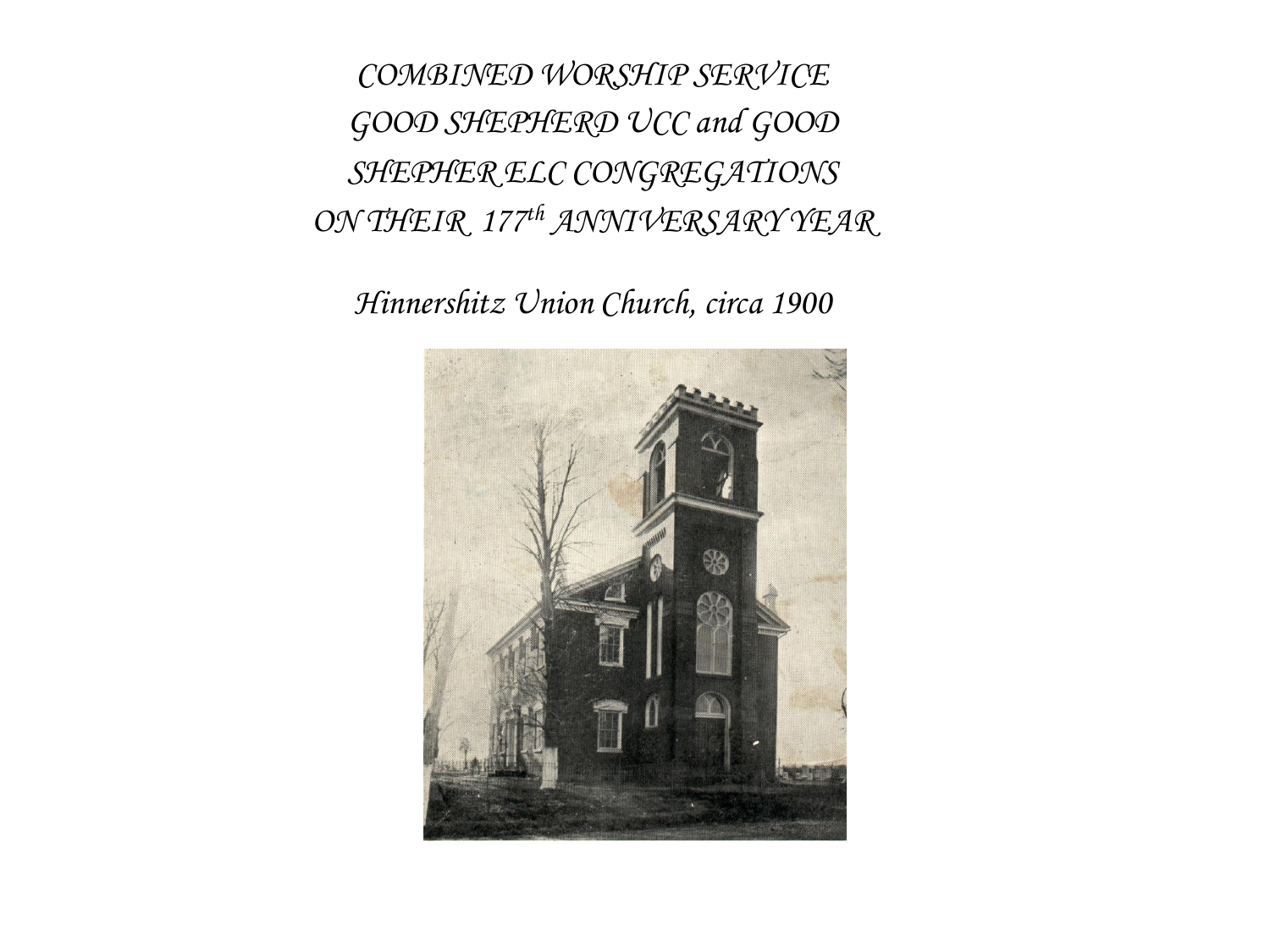# May 22, 2022

# Good Shepherd Lutheran & Good Shepherd UCC Worship Pastor Linda Kozlowski "God Has Work for Us to Do: Faithful Disciples"

True wisdom blends our certainty of Christ's redemption with our Christian fellowship and daily conduct. Because we are filled with the Spirit, we as Christians regularly rejoice together, give thanks to God for one another, and care for one another. In this way we celebrate God's love for us.

Participants in the service:

Pastor – Pastor Linda Kozlowski (UCC) Directors of Music – Joyce Maurer (UCC), Jo Anne Lutz (GSELC) Technical Support – Dale Nelson (GSELC) Pretzel City Chorus Lay Reader – Jim Kurtz Memories - Bill Herbine History of Muhlenberg Township – Carolyn Heffner Good Shepherd history – Helenna Lutz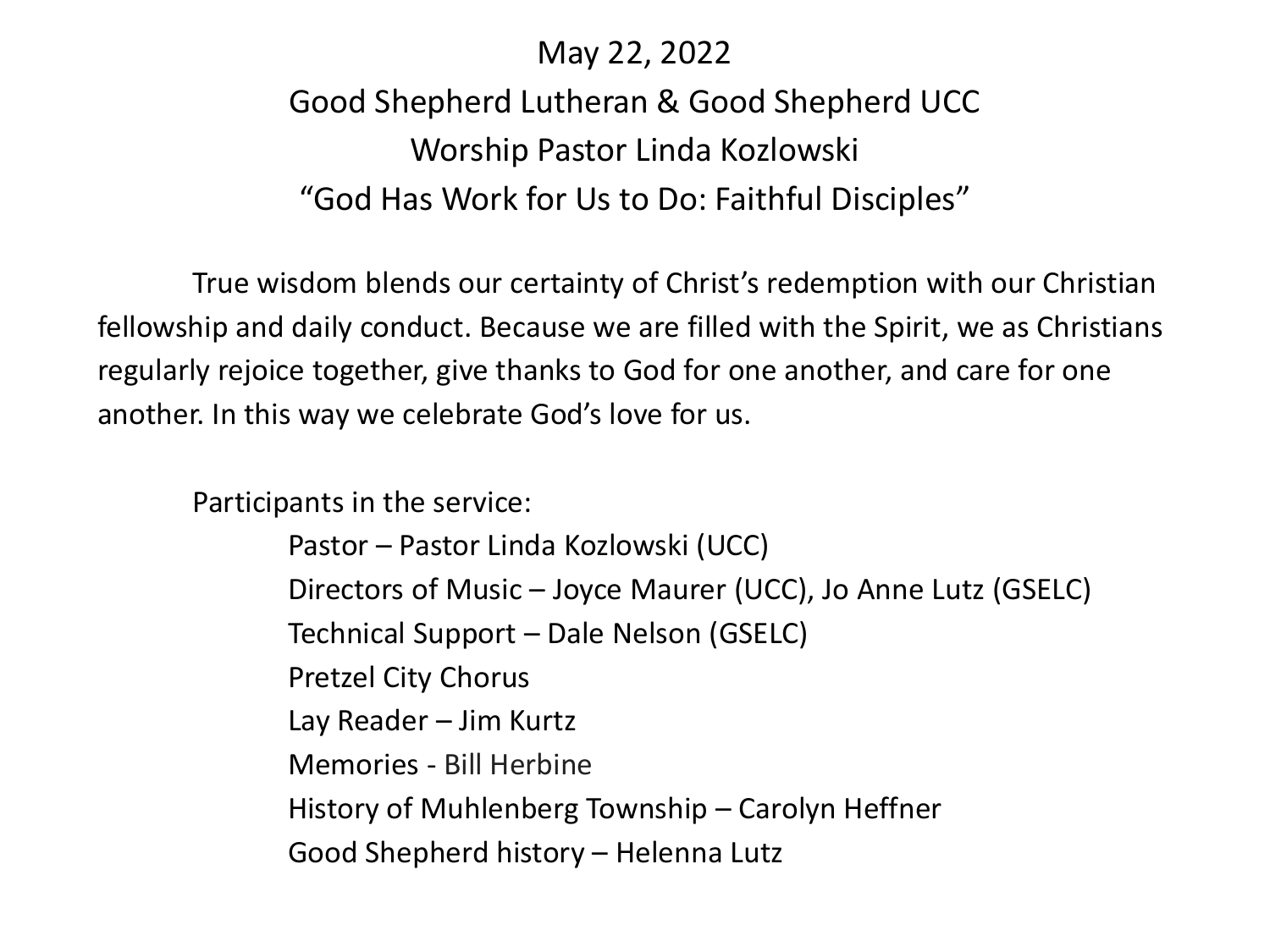# **WE GATHER**

PRELUDE: Morning Has Broken, Joyce Maurer

# **WELCOME**

One: This is the day our God has made.

**Many: Let us rejoice and be glad in it.** 

One: Come, let us worship.

**Many: Let us gather in the presence of our God.** 

# **GATHERING PRAYER**

# **JOYOUS DECLARATION**

One: We gather in the name of God who is our Glorious Creator, who is the Risen Christ, who is the Holy Spirit—Blessed Trinity. **Many: All praise and glory be to God! Amen**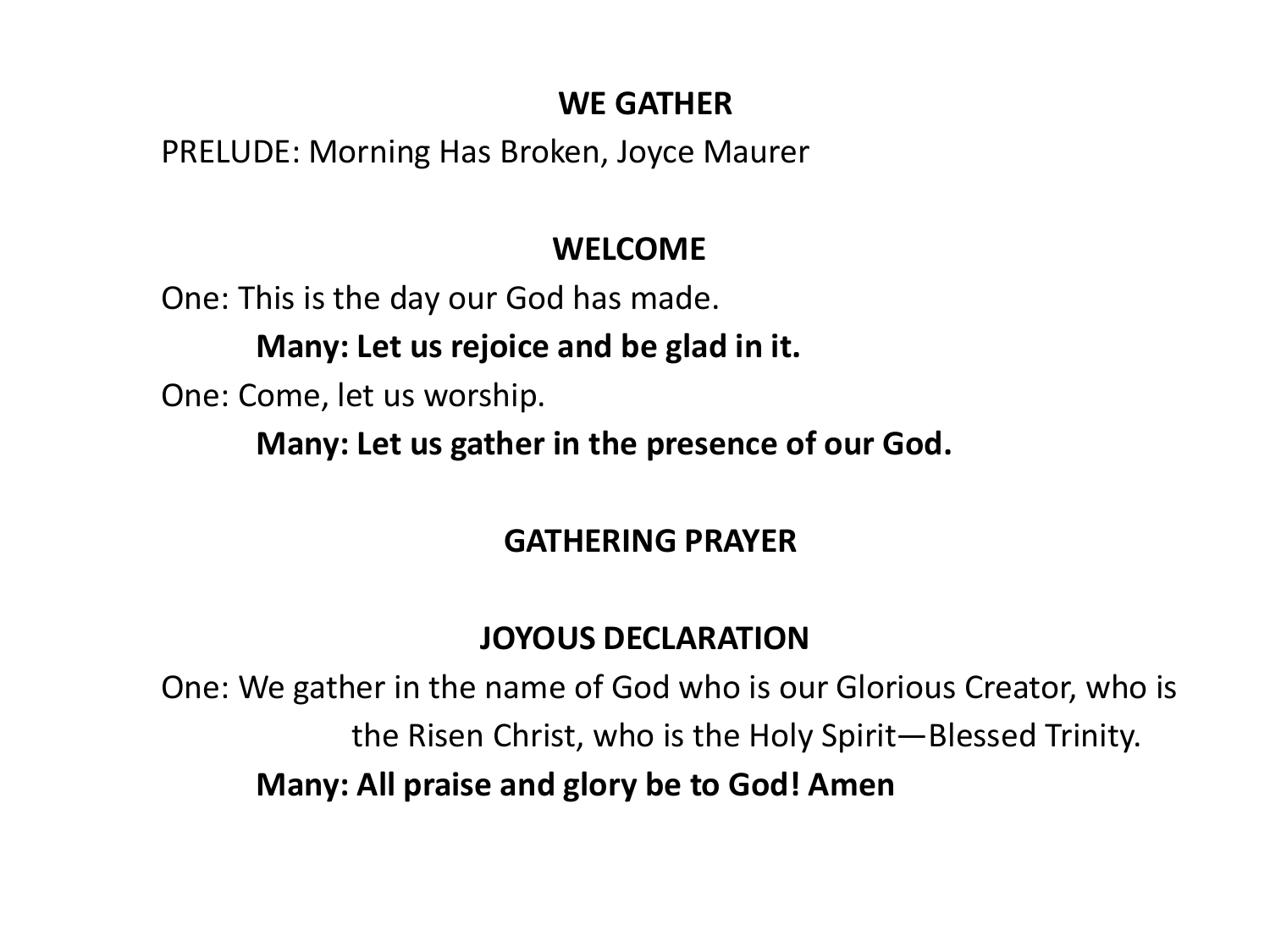#### **GATHERING HYMN:** Come, O Fount of Every Blessing



Text: Robert Robinson, 1735-1790, alt. Music: NETTLETON, J. Wyeth, Repository of Sacred Music, Part II, 1813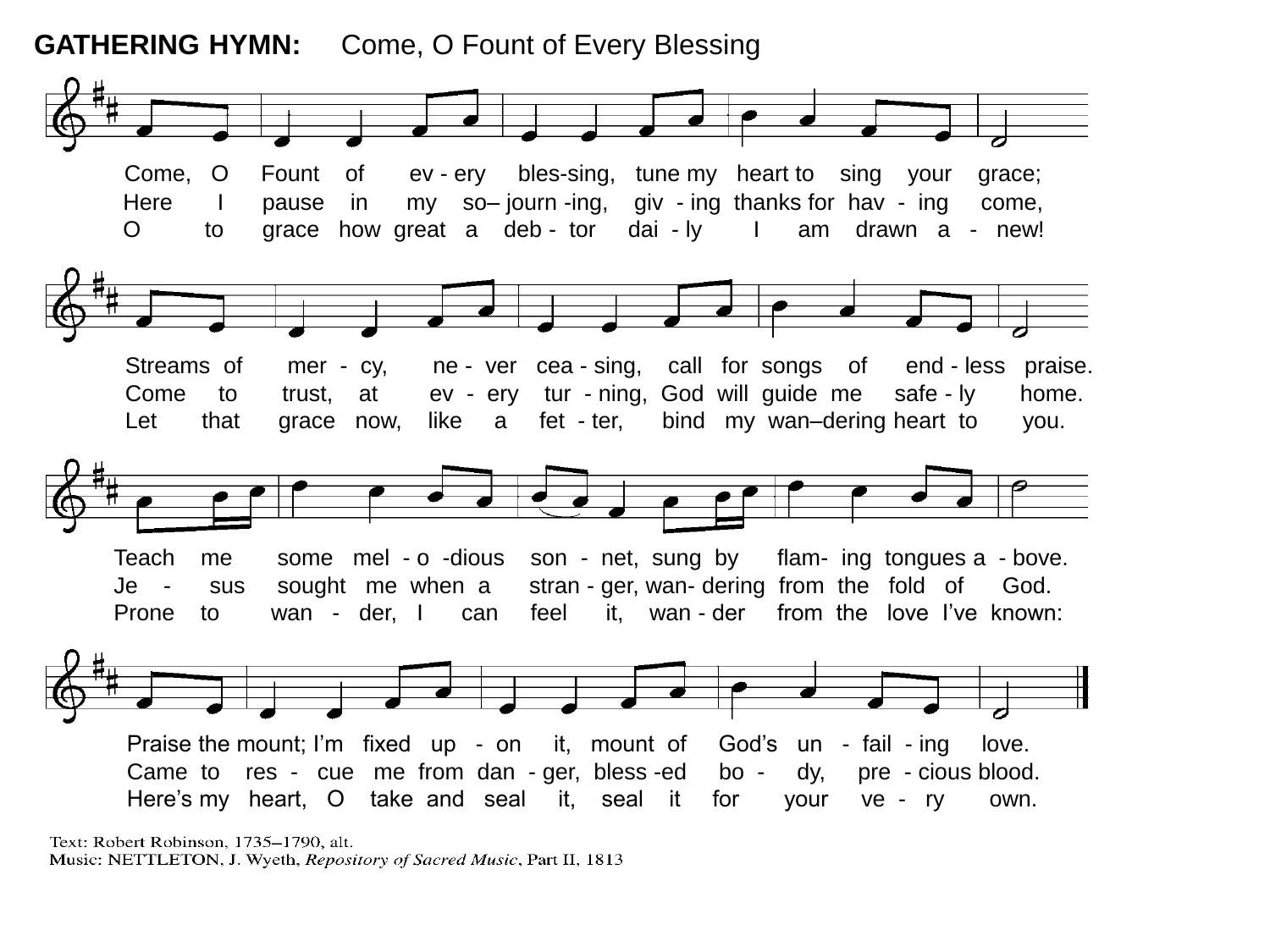#### **PEACE**

One: May the peace of Christ be with you.

#### **Many: And also with you!**

One: I invite you to pass a wave, a peace sign, prayer hands or hands over your heart to the people around you as a way of sharing the abundant gifts that comes from Jesus.

Hymn Selection – Choirs – O Day of Peace, Tune: Wally, Wally

# **WE PROCLAIM**

A Word for Humanity

One: God's realm is like a well-watered garden; like a spring of water that won't ever run dry. Baptismal waters continue to feed the stream of justice as we allow the Holy Spirit to work within us every time we set our hands and feet to do the work God has for us to do. As we break bread together today, we remember that as long as there are those who are hurting, hungry, excluded, we are called to be faithful disciples, setting a table and inviting all to the feast.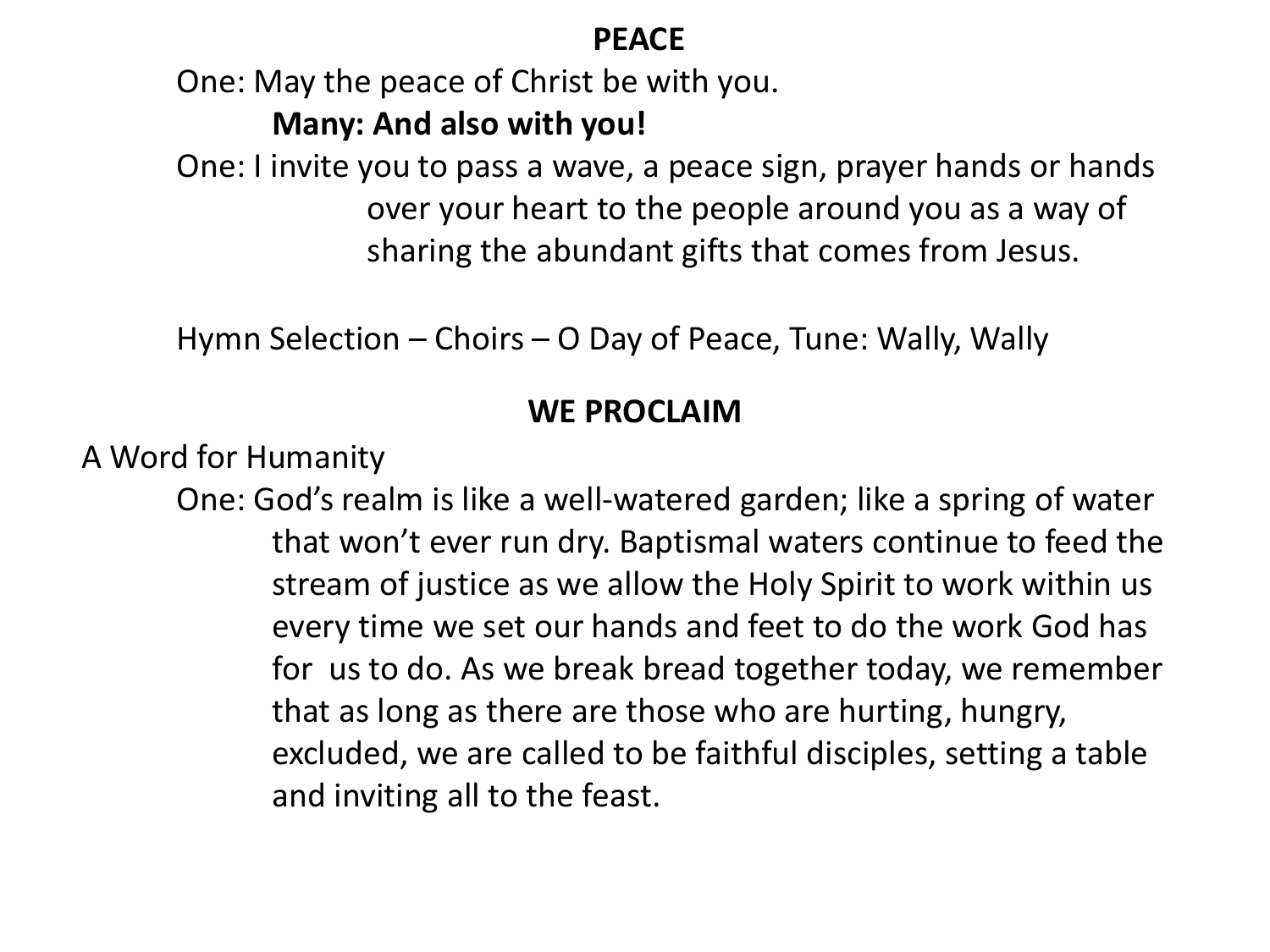*Moment of quiet reflection* 

One: Beloved Friends, God loves us, God created us, God fills us with the precious

gifts of grace, of wonder, of wisdom, of hope. As we receive these gifts, may

we share with everyone we meet on life's way.

**Many: Thanks be to God! Amen.** 

# **SCRIPTURES**

#### **First Reading – Psalm 67**

One: May God be gracious to us and bless us and make his face to shine upon us.

Selah

That your way may be known upon earth, your saving power among all nations.

**Many: Let the peoples praise you, O God; let all the peoples praise you.**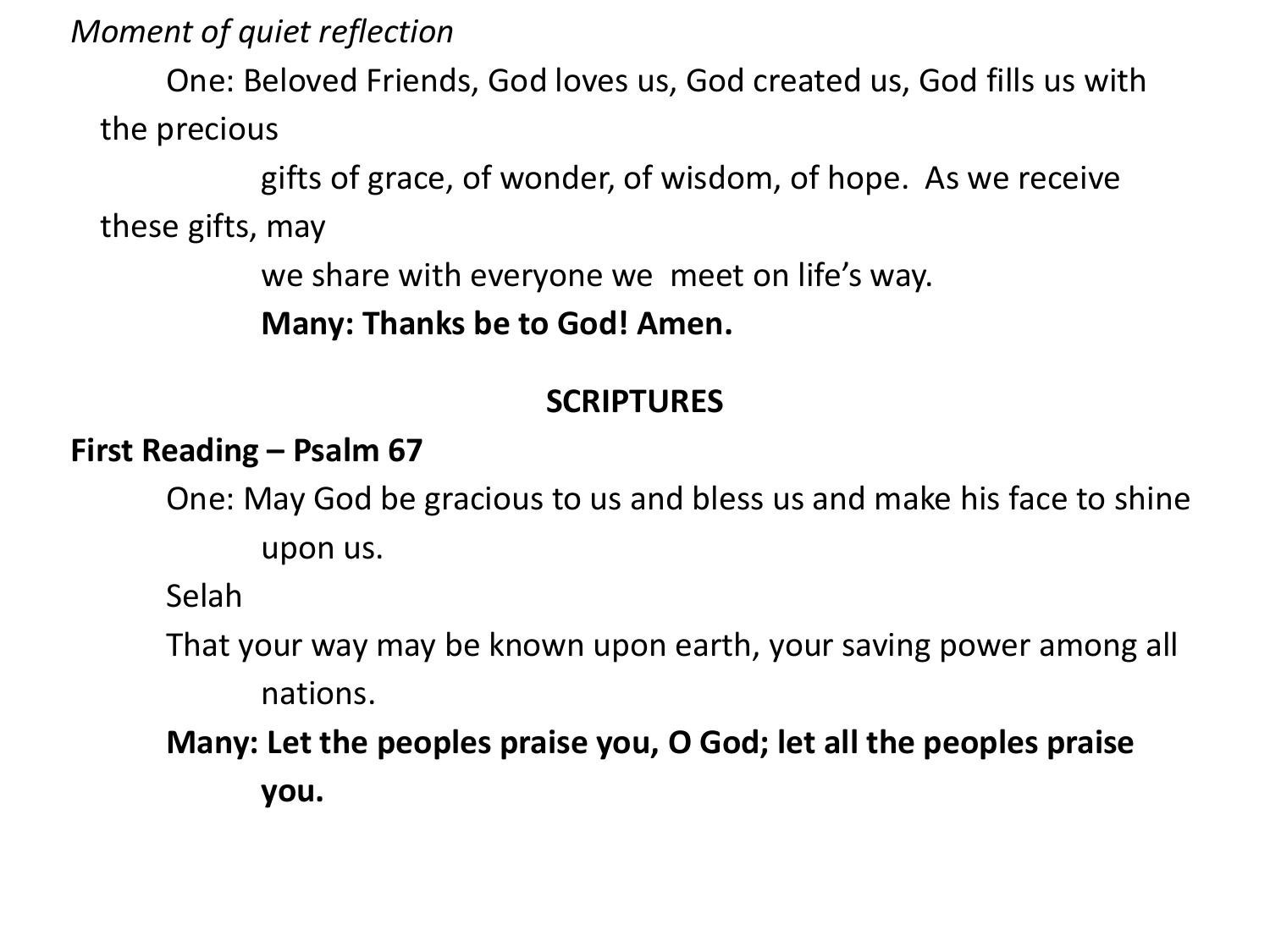### **First Reading – Psalm 67**

One: Let the nations be glad and sing for joy, for you judge the peoples with equity and guide the nations upon earth. Selah

# **Many: Let the peoples praise you, O God; let all the peoples praise you.**

One: The earth has yielded its increase; God, our God, has blessed us. **Many: May God continue to bless us; let all the ends of the earth revere him.**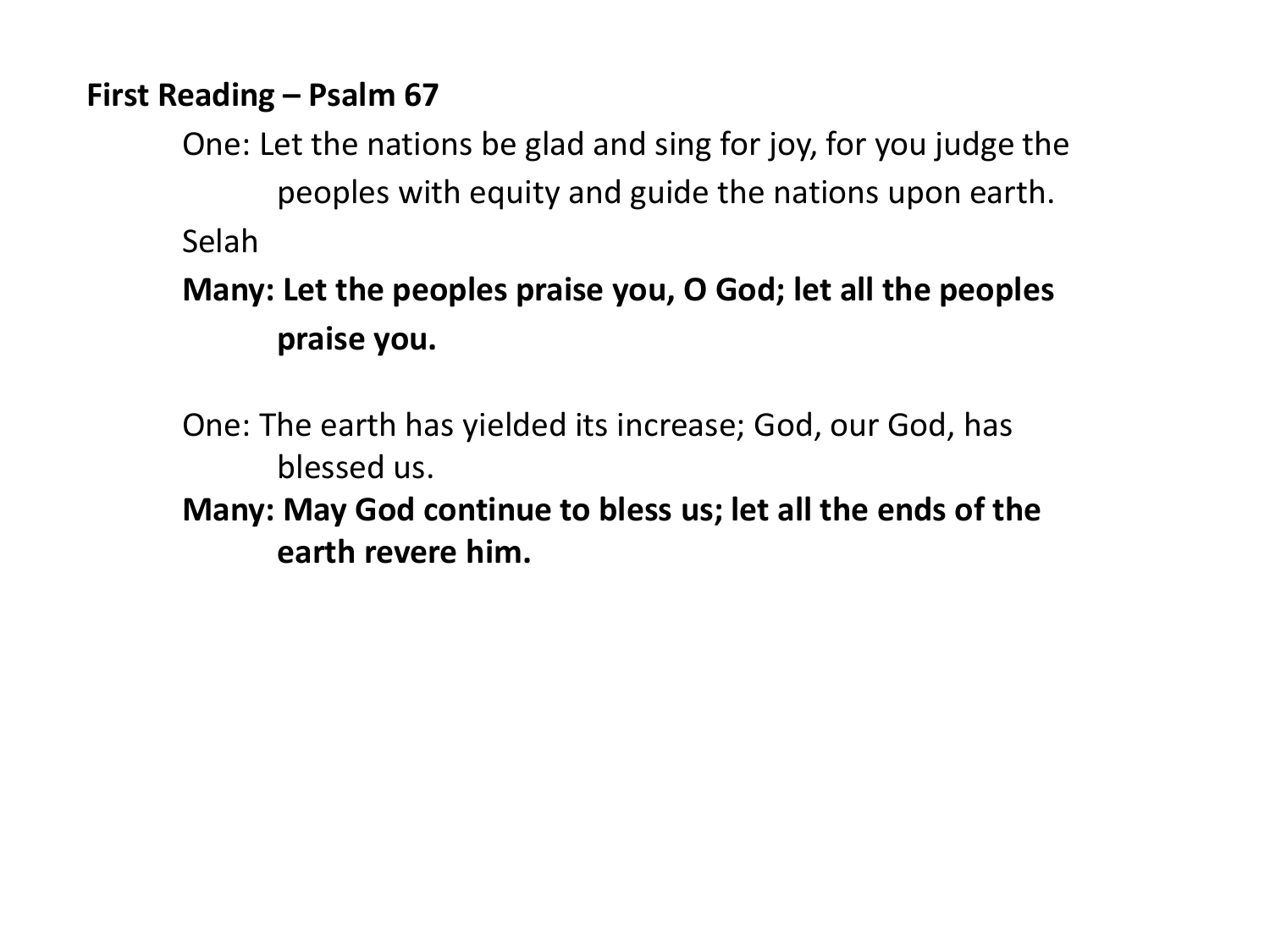#### **Gospel Reading—John 14:23-29**

Jesus answered him, "Those who love me will keep my word, and my Father will love them, and we will come to them and make our home with them. Whoever does not love me does not keep my words; and the word that you hear is not mine, but is from the Father who sent me.

I have said these things to you while I am still with you. But the Advocate, the Holy Spirit, whom the Father will send in my name, will teach you everything, and remind you of all that I have said to you.

Peace, I leave with you. My peace I give to you. I do not give to you as the world gives. Do not let your hearts be troubled, and do not let them be afraid.

You have heard me say to you, 'I am going away, and I am coming to you.' If you loved me, you would rejoice that I am going to the Father, because the Father is greater than I.

And now I have told you this before it occurs, so that when it does occur, you may believe.

One: May the reading and the hearing of these words touch our souls. **Many: Thanks be to God!**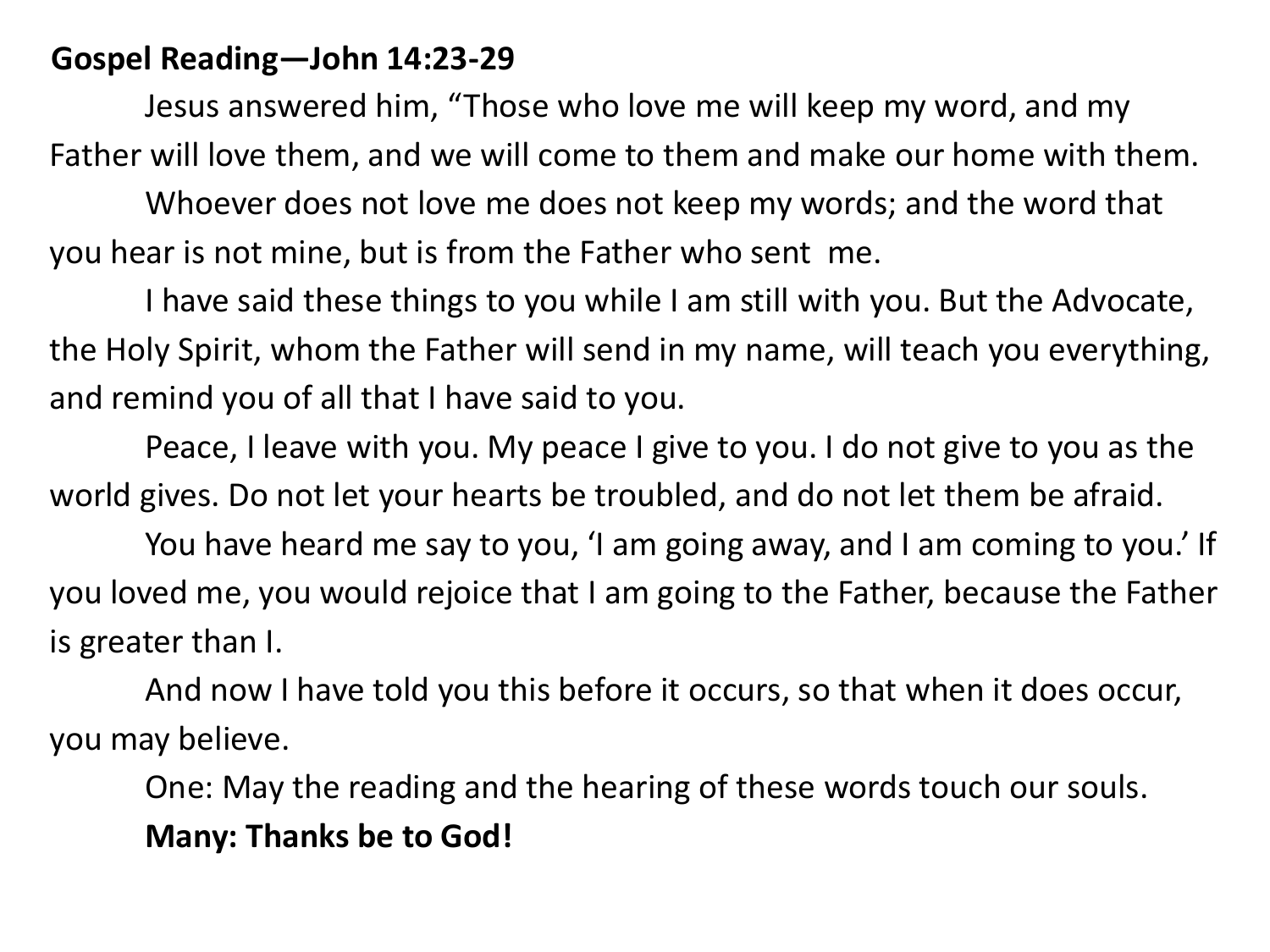### **THE WORD IN MUSIC**

"Let there be Peace on Earth" Pretzel City Chorus

# **TIME OF SHARING**

Memories – Bill Herbine Historical Stories – Carolyn Heffner, Helenna Lutz

MEDITATION - Living as Jesus' Disciples, Pastor Linda Moment of Quiet Reflection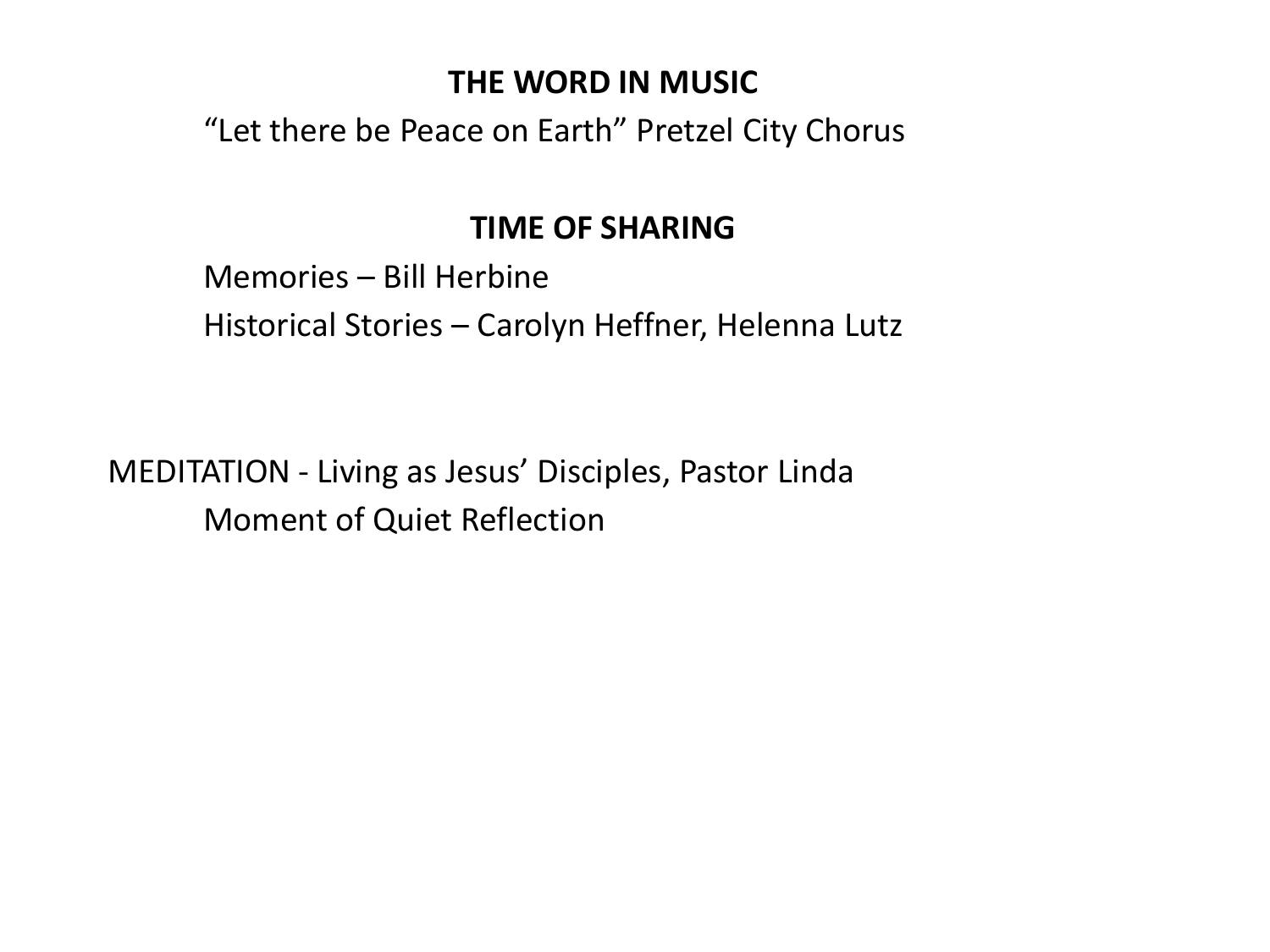#### **WE RESPOND**

Sharing Joys and Concerns

**Petitions** 

One: I invite you to close your hands—making a tight fist if you can as we contemplate what we need to let go in order to let justice roll down, to let justice prevail in our lives, in our faith communities, in our world. What stifles our generosity? What fears get in the way of believing there is enough for all?

#### *Pause*

Now slowly open your hands, letting go of the tension there and imagine that cool water is flowing over them.

We come before you, Holy Caregiver, knowing that we hold onto what we have out of fear that we will come up short. We forget to be grateful for the resources we have. Forgive us and open us to your refreshing water of life. Invite us to risk so that we might see your generous nature through this community. Move us closer to compassion and courage to speak up and stand up for what is right and good. Amen.

**Many: Lord, in your mercy, hear our prayers.**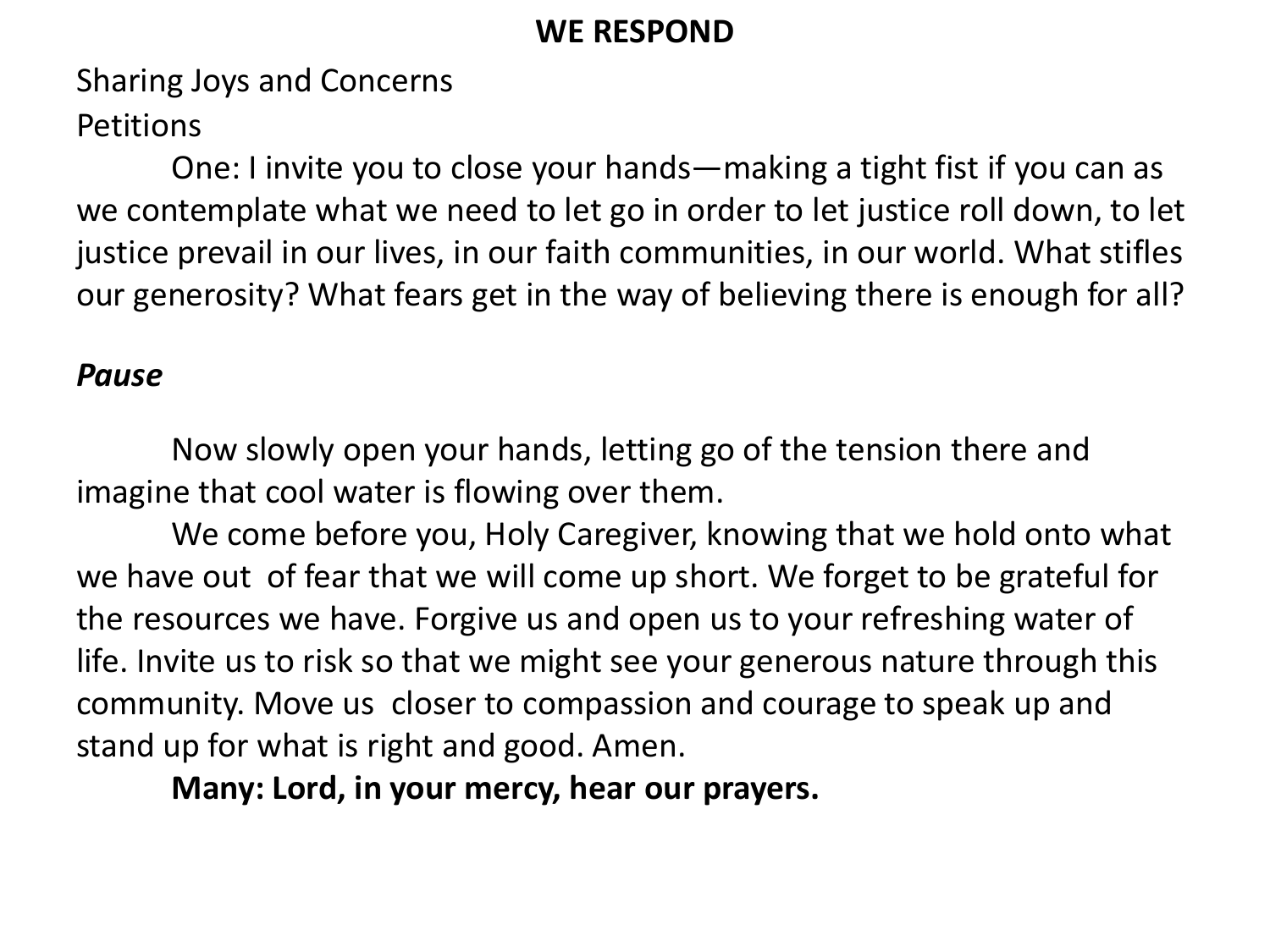One: We lift up prayers for people whose names we know, whose circumstances are close at hand.

**Many: Lord, in your mercy, hear our prayers.** 

One: We lift up prayers for people whose names we do not know but for whom our hearts break.

#### **Many: Lord in your mercy, hear our prayers.**

One: In this silence we open ourselves to pray for all of creation, for the things left unnamed, for the hurts of which we are unaware, and for the deepest yearning of our hearts.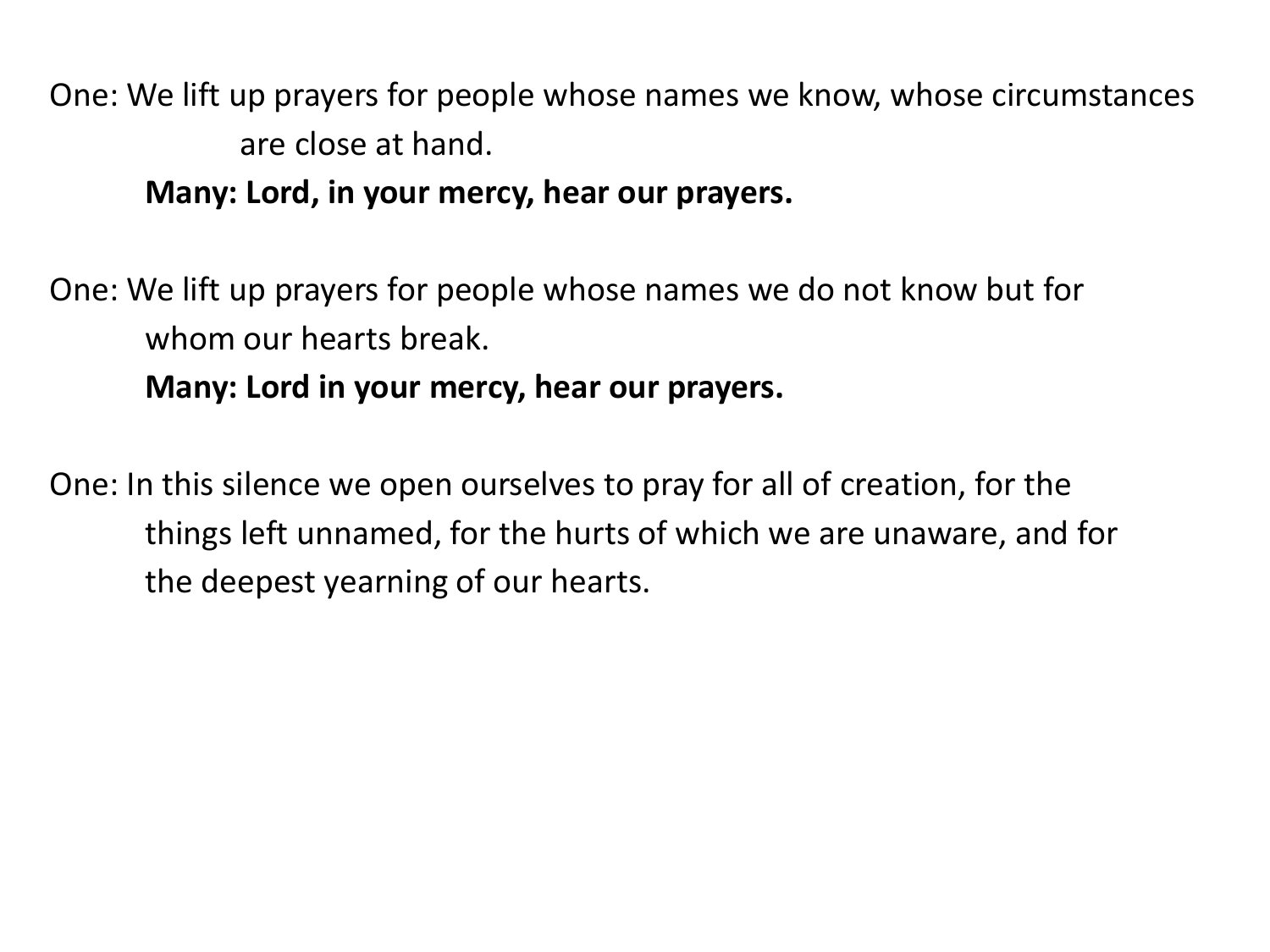### *Moment of Quiet Stillness*

One: Beloved children of God, let us together offer the prayer Jesus taught us saying…

### **Lord's Prayer** *(unison)*

**Our Father who art in heaven, hallowed be your name. Your kingdom come. Your will be done, on earth as it is in heaven. Give us this day our daily bread. And forgive us our debts as we forgive our debtors. And lead us not into temptation, but deliver us from evil. For yours is the kingdom, and the power, and the glory forever and ever. Amen.**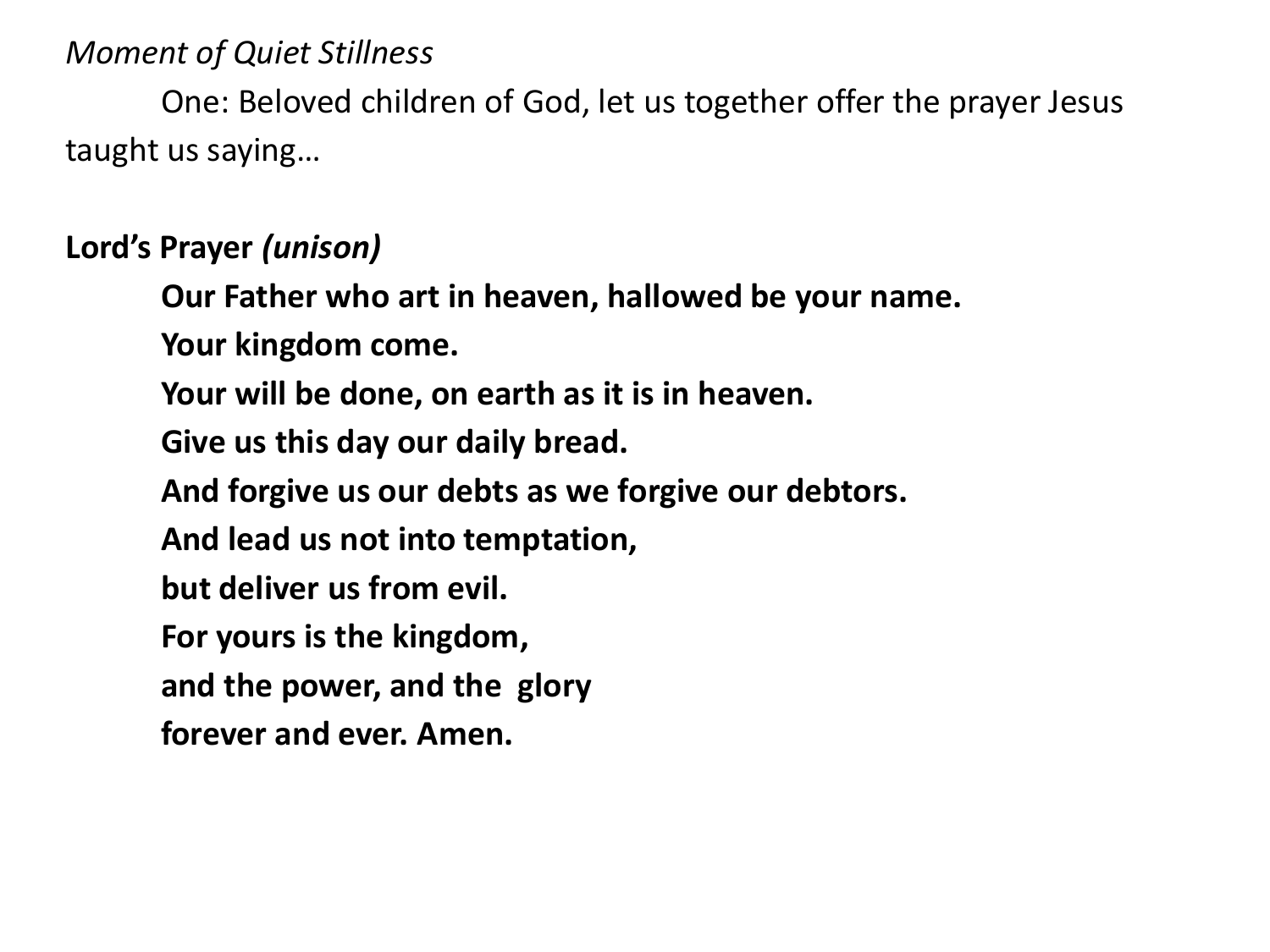#### **OFFERING**

Acknowledgement and Presentation



Text: William Kethe, d. c. 1594 Music: Louis Bourgeois, 1510-1561

OLD HUNDREDTH LM.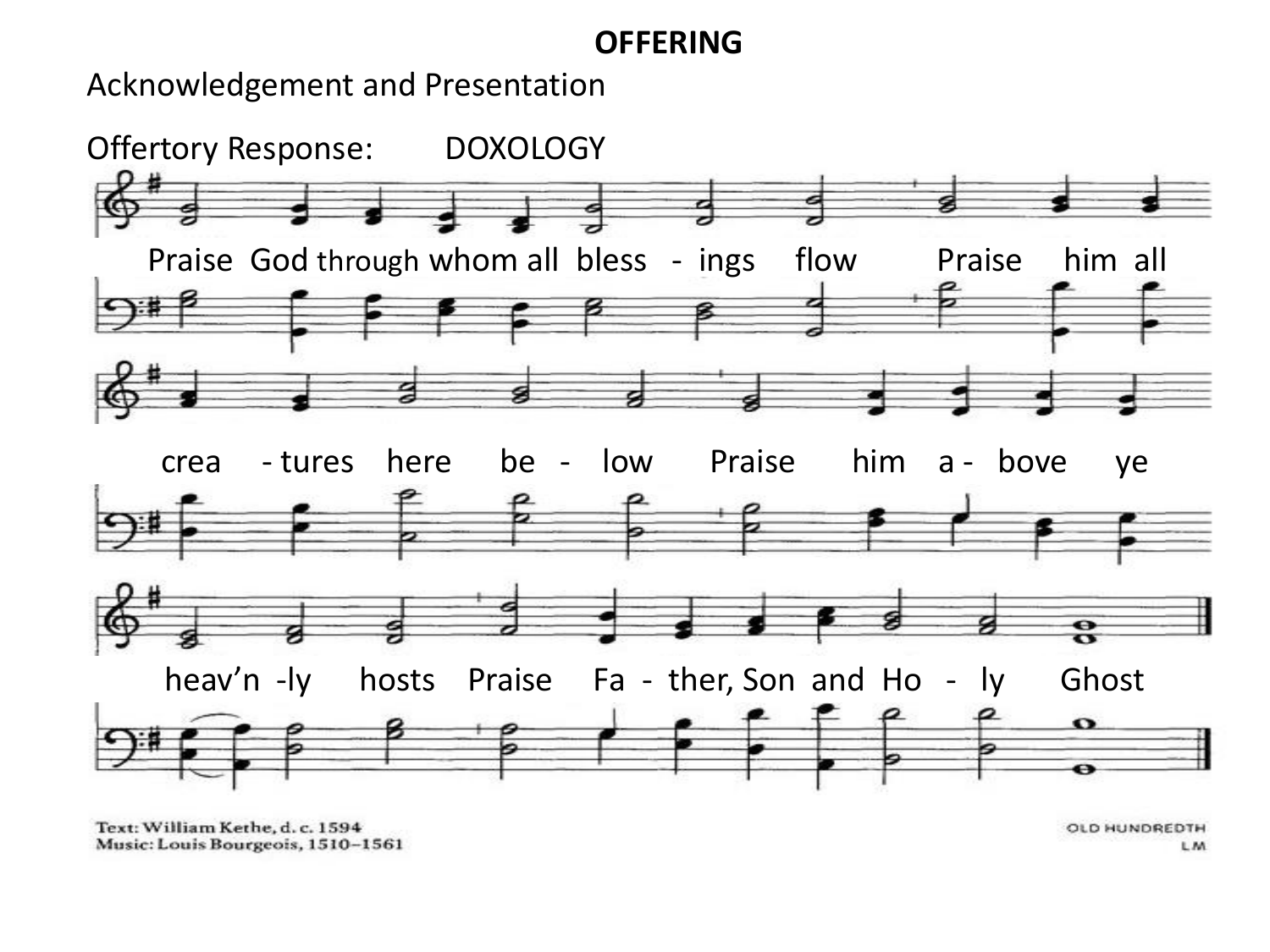Prayer after Dedication *(responsively)*  One: For the gift of your love offered, **Many: We give thanks.** 

> One: For the way in which our offerings will become our work in the world, **Many: We give thanks.**

One: For the gift of these communities bound and working together, **Many: We give thanks.**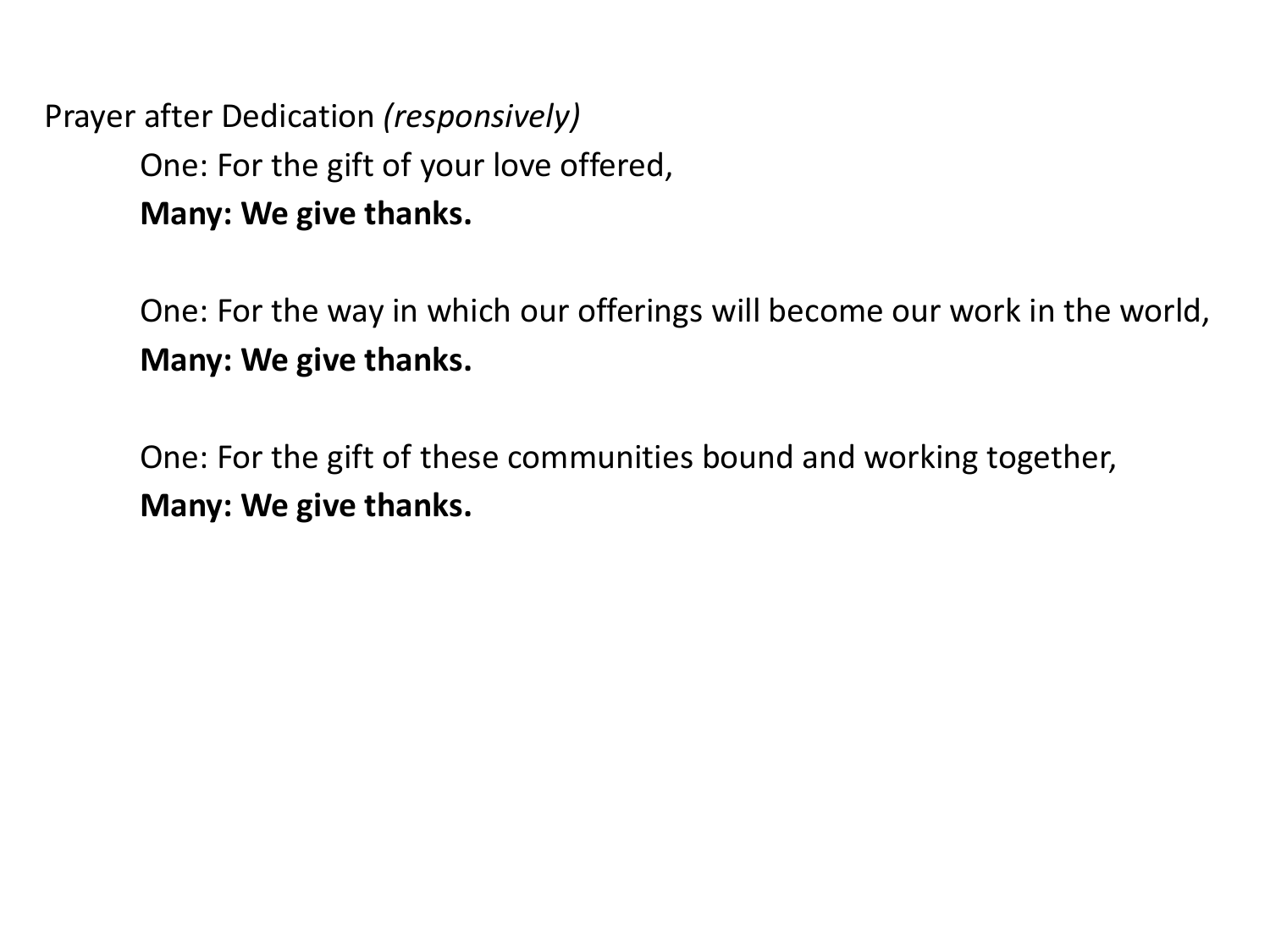# **HOLY COMMUNION**

Invitation to the Table

Re-Telling the Story of our Faith

Blessing the Meal

Sharing of the Bread of Life and the Cup of Blessing

### PRAYER OF THANKSGIVING

Sacred One, thank you for this meal you have offered to us. Thank you for your gifts of love, of grace, of hope, of healing. May we live as your faithful disciples. May we share your good news wherever we go and with whomever we encounter on life's journey. May we serve your people and your world with tender kindness and with gentle compassion. **Amen.**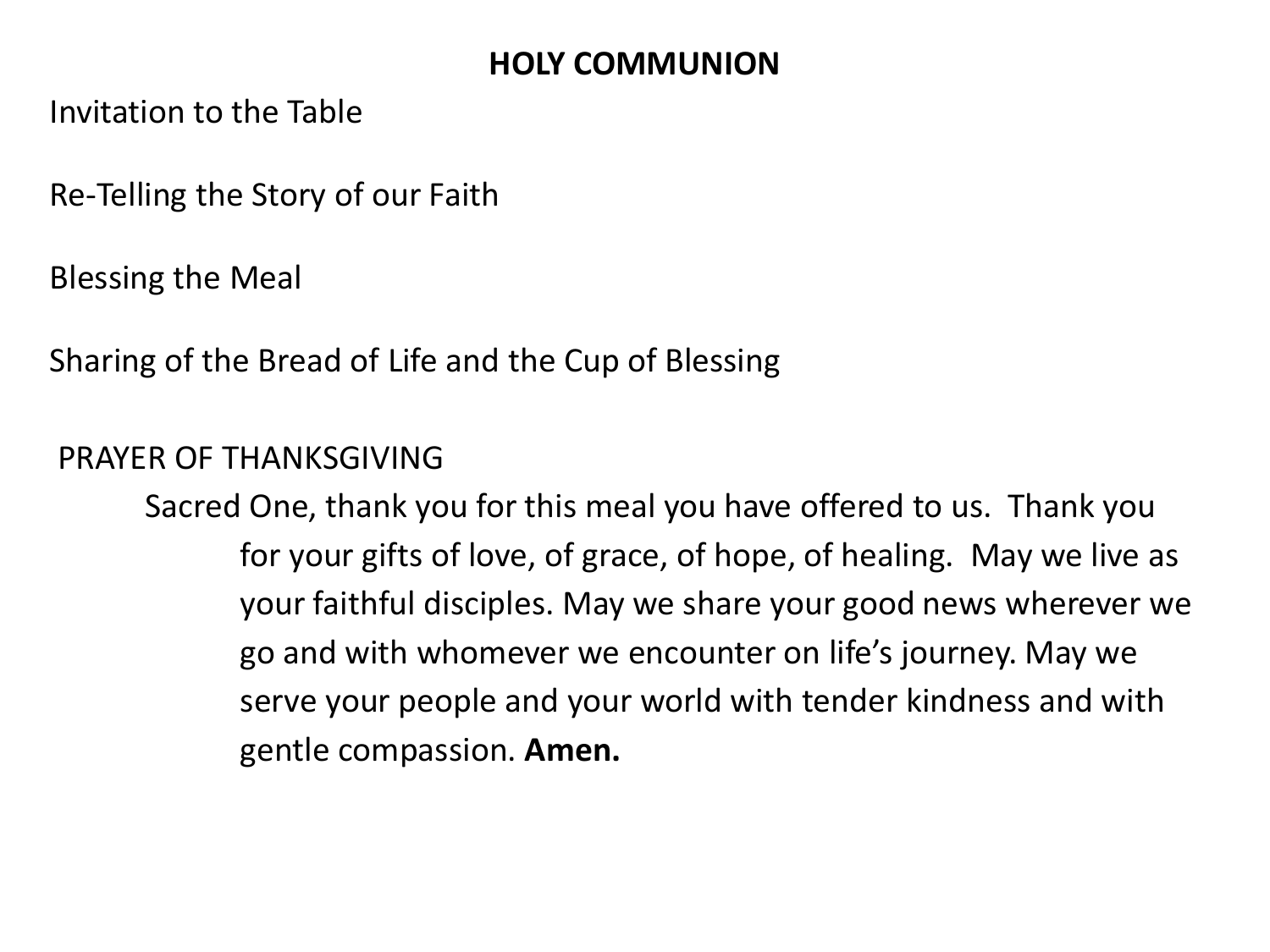#### CLOSING HYMN—It is Well / When Peace Like A River



Text: Horatio G. Spafford, 1828-1888 Music: VILLA DU HAVRE, Philip P. Bliss, 1838-1876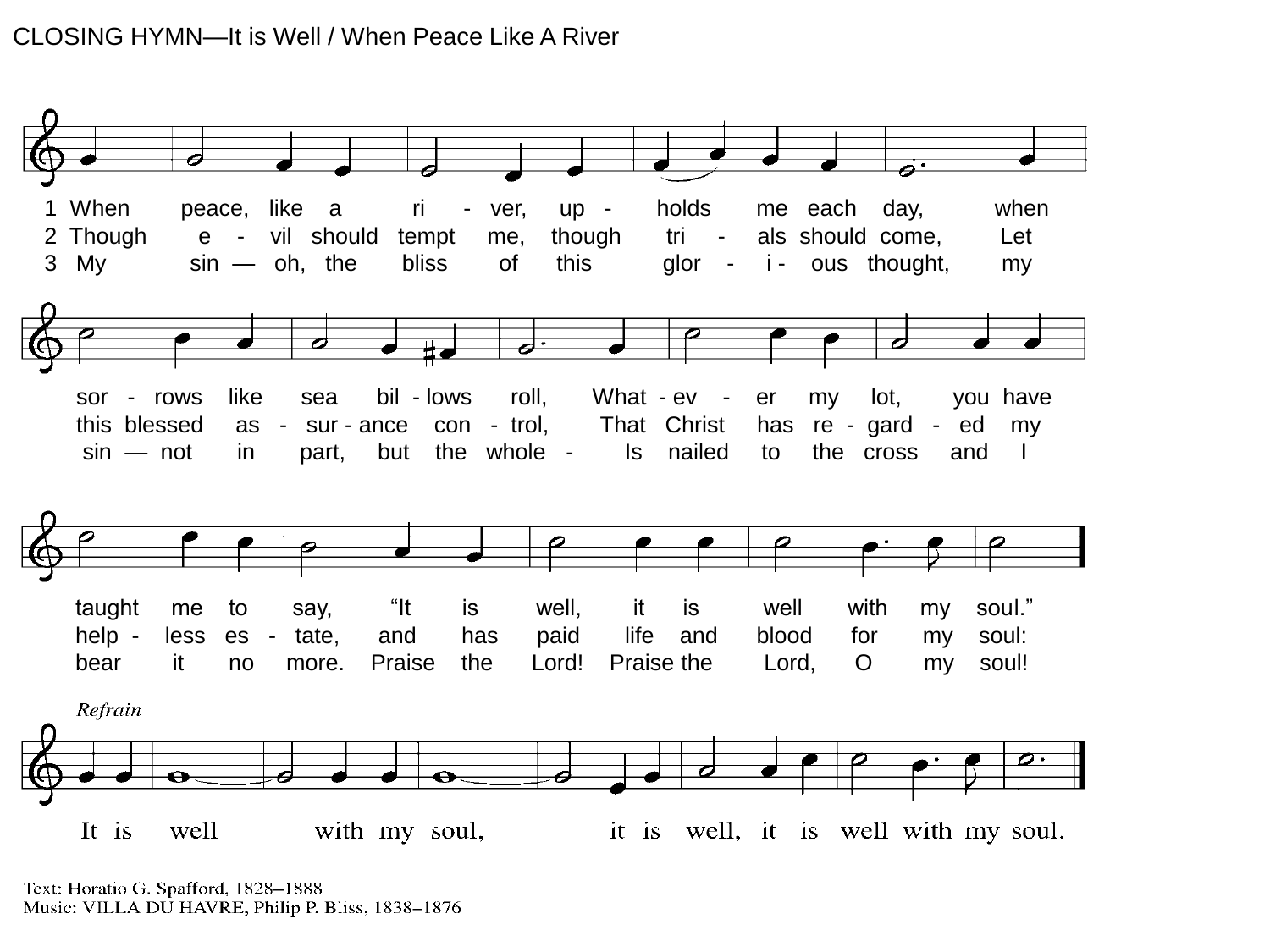## **BENEDICTION**

One: As counterintuitive as it may seem, the more we give away, the more we receive. Remember, you are the hands and feet of Jesus and there is work for us to do! Let the call to mend brokenness and restore ruins mend and restore your very life.

I invite you to join me as we bless each other with these words …

**Many: May the song you sing in your heart be pleasing to God, moving you to the passion and compassion of Jesus, uplifted by a Spirit that keeps you humming life's tune of love. Amen.**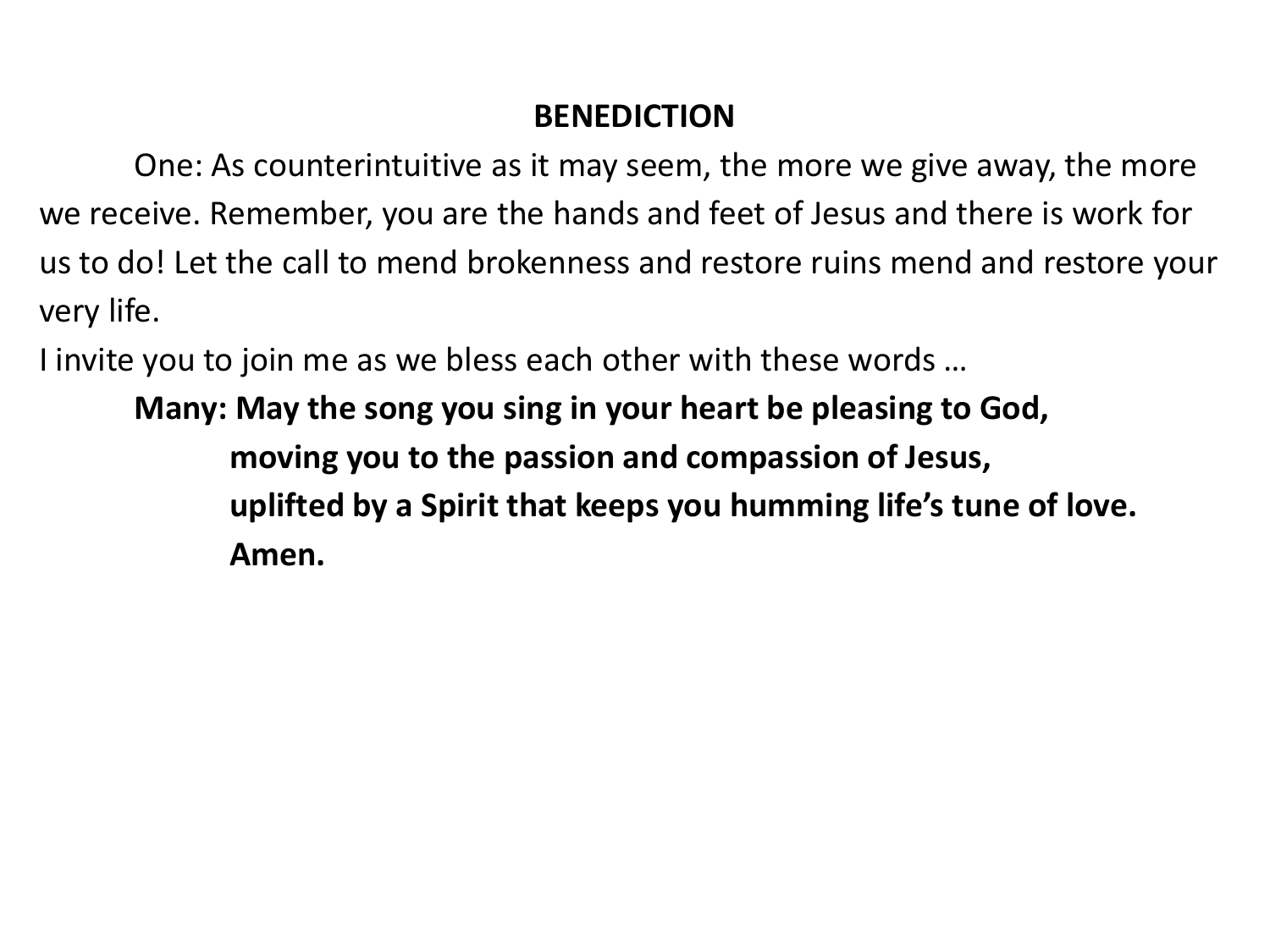#### BENEDICTION SONG Peace I Leave With You, My Friends #249



The light of Christ is taken into the Word.

SENDING BLESSING: Irish Blessing, Pretzel City Chorus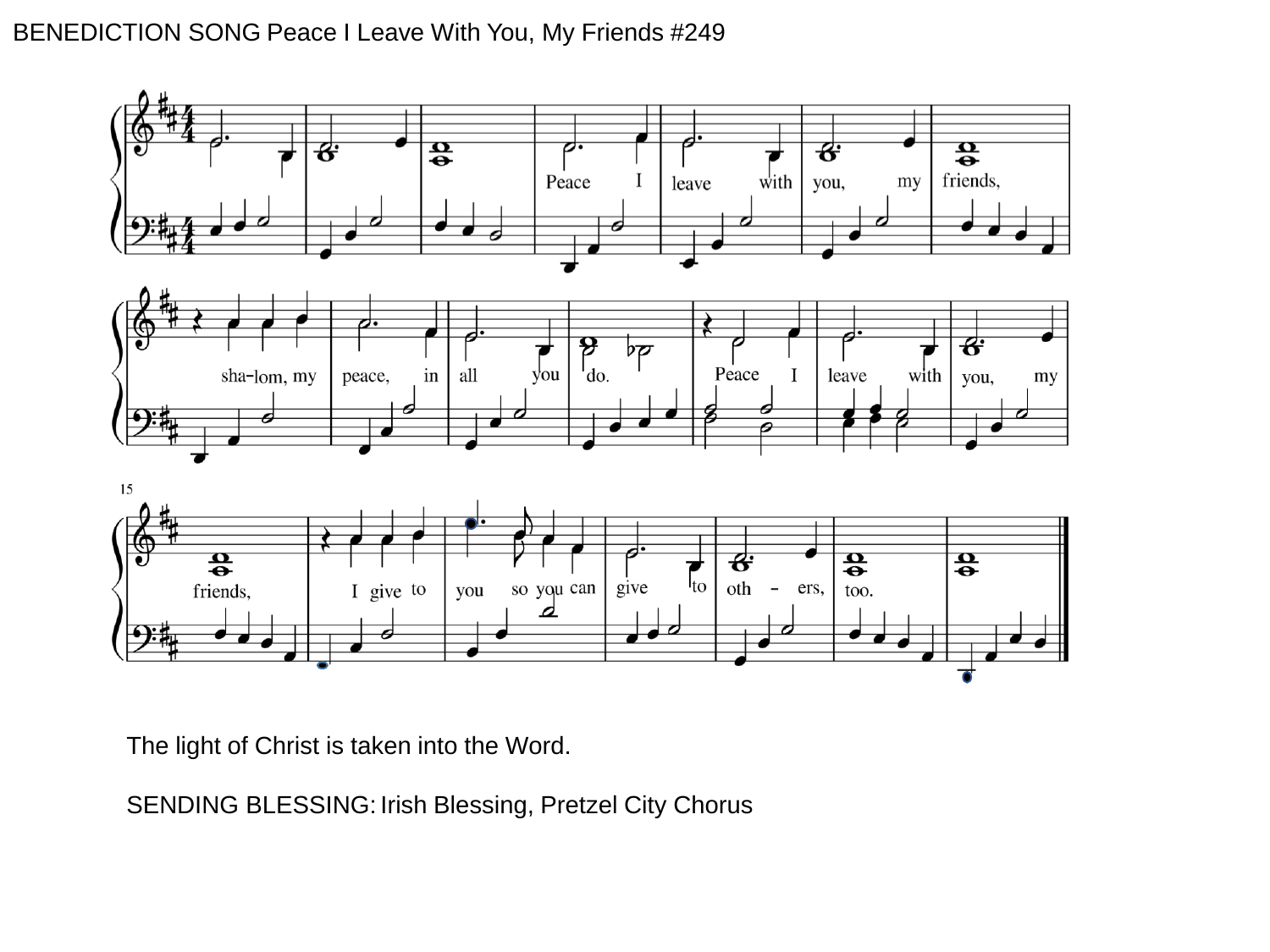